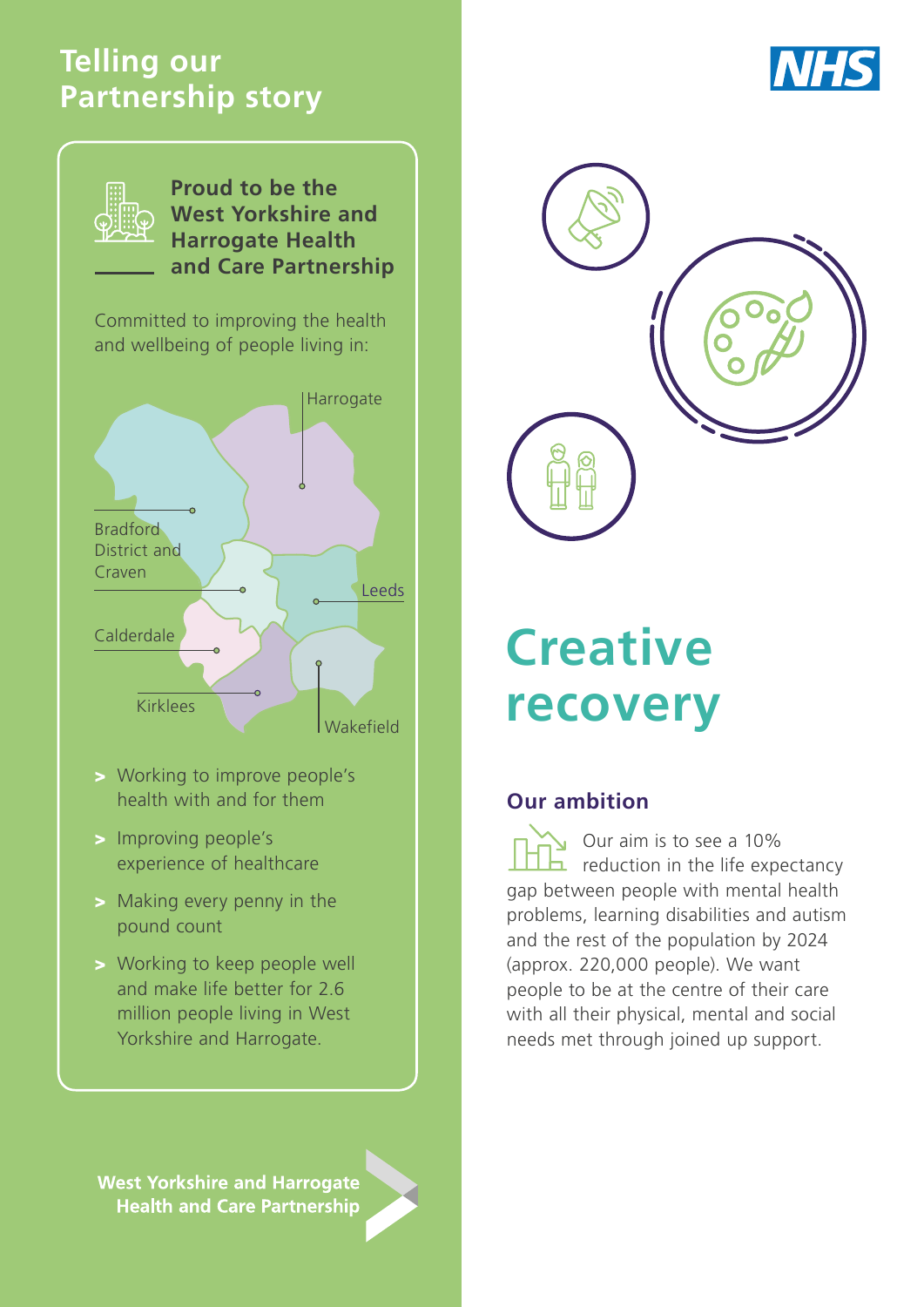#### **What we are doing?**

The NHS has committed to additional funding and across West Yorkshire and Harrogate the extra money will be invested in services over the next five years, with **an additional £14m spent in 2019/20, growing to a total additional investment of around �70m a year by 2023/24.** 



Central to this investment is a step-change in the way we support people in poor mental health. This includes using something called social prescribing, a practice where health and care partners refer people to support in the community to improve health and wellbeing.

### **What next?**

Creative activities provide a wide range of community support for people experiencing mental health issues across the partnership area; Bradford district and Craven; Calderdale, Harrogate, Kirklees, Leeds and Wakefield. It also puts people at the centre of their recovery to maintain good health whilst helping to reduce length of hospital stay and supporting people closer to home in their communities.

The Partnership is supporting lots of different community-based initiatives, engaging with people using services, and helping organisations share good practice so we can learn what is helpful.



Using creative and community activities such as music, drama, movement, dance, imagery, poetry, visual art and storytelling can enable people to live better life's with improved health and wellbeing. Activities like these and connecting with people with common interests provide purpose, meaning and hope.

**[Creative Minds](https://www.southwestyorkshire.nhs.uk/creative-minds/home/)** is an award winning linked charity that is hosted and supported by South West Yorkshire Partnership NHS Foundation Trust's localities in Barnsley, Calderdale, Kirklees, Wakefield, and in the Trust's forensic services.

Since its launch in November 2011, **Creative Minds has delivered more than 150 creative projects** in partnership with more than 50 community organisations.

**This has benefited over 4000 people.**

Another project by South West Yorkshire Partnership NHS Trust has seen the development of **Spirit in Mind,** a faith-based initiative which provides awareness and training sessions on mental wellbeing within communities across Calderdale, Kirklees, Wakefield and Barnsley. Those involved in the project run good neighbour sessions, debt



counselling, befriending groups, bereavement meetings and tackle loneliness and homelessness.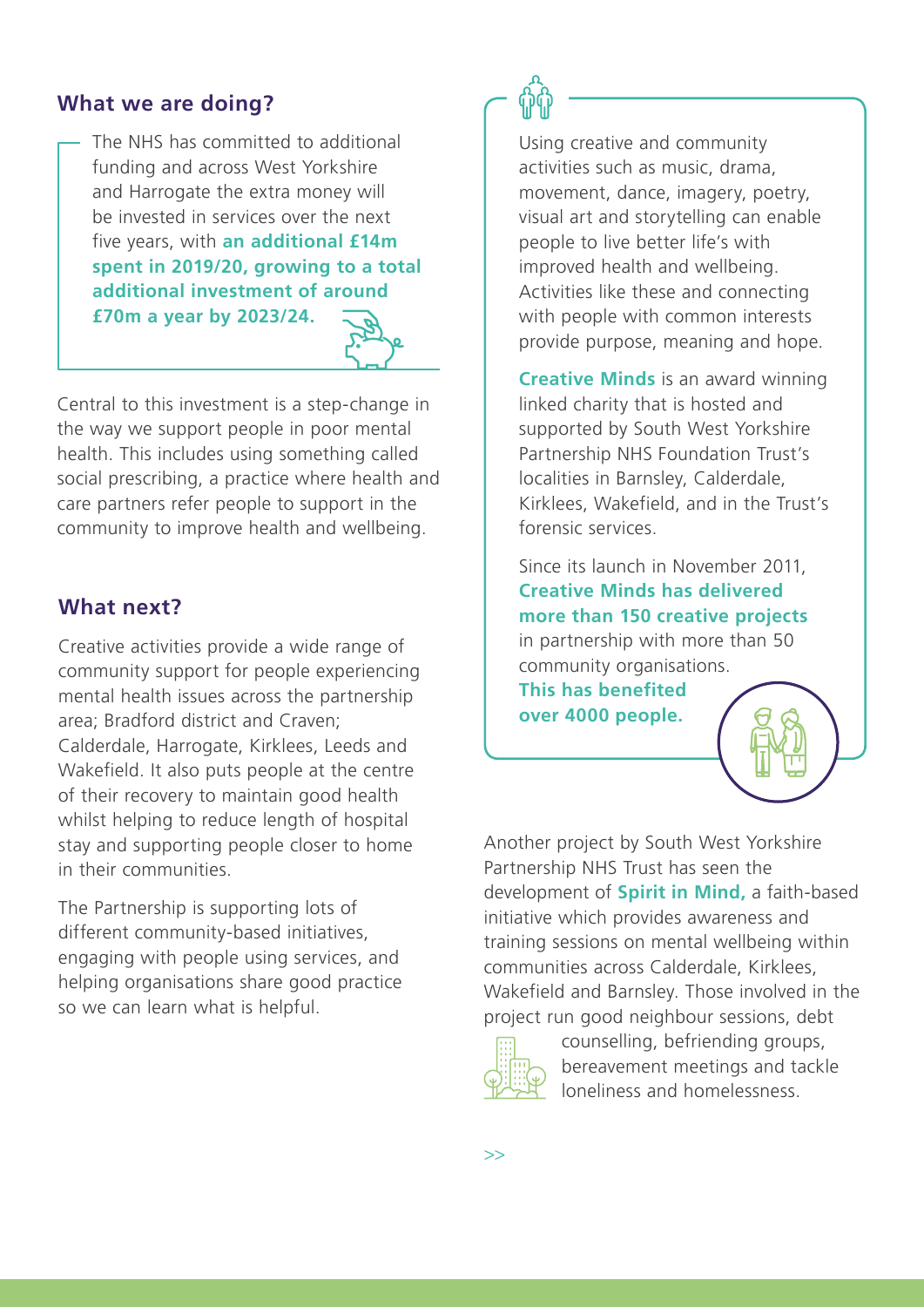Bradford District Care NHS Foundation Trust runs an award winning bi-annual festival of arts and music. **[Lynfest](https://www.bdct.nhs.uk/award-winning-festival-hits-all-the-right-notes-with-patients/)** showcases a **[range of](https://vimeo.com/342968702/564e1d31ea)  [live performances](https://vimeo.com/342968702/564e1d31ea)** from people accessing mental health hospital services, alongside local performers and community-based art groups. The events are planned and managed by those who receive care, with support from the Trust's occupational health team. The aim is to successfully break down the stigma of mental health and positively support people's wellbeing.

In Calderdale, the health, culture and voluntary sectors are working together to help people to **['Live a Larger Life'](https://www.calderdale.gov.uk/nweb/COUNCIL.minutes_pkg.view_doc?p_Type=AR&p_ID=69687)** through access to visual and performing arts, crafts, dance, literature, singing and more.

Members of Calderdale's creative sector are already helping to support people with dementia, learning disabilities and/or autism, and those with mental health problems to improve their wellbeing, reduce social isolation and bring about a sense of community and belonging.

In the community, the **[Care Trust's](https://vimeo.com/323232292/fbf63533a3)  [Champions Show the Way service](https://vimeo.com/323232292/fbf63533a3)** was established in 2009, and has 150 volunteer community health champions across Bradford, Airedale, Wharfedale and Craven. It provides a range of activities to almost 1,700 people every year.

Elsewhere in Bradford, **[The Culture, Health](https://www.culturehealthandwellbeing.org.uk/)  [and Wellbeing Alliance](https://www.culturehealthandwellbeing.org.uk/)** is a sector-support organisation for the cultural sector, funded by Arts Council England. The Alliance's Steering Group is made up of regional champions from each of the nine English regions. Together they developed the first national Creativity and Wellbeing Week, and are planning another event which is set to take place 18-24 May 2020.

The event in 2020 will combine with the BBC Get Creative Festival, Age of Creativity Festival, and The Mental Health Foundation mental health awareness week.

The **[Arts and Minds Network in](https://artsandmindsnetwork.org.uk/)  [Leeds](https://artsandmindsnetwork.org.uk/)** also brings people together through art and creativity.

The project runs an annual Festival of Creativity and Mental Wellbeing called the Love Arts Festival and two new networks have been developed to further roll out Social Prescribing. Leeds Arts, Health and Wellbeing network (LAHWN) was set up in 2019 to enable arts, health and care sectors to work together and is managed by the University of Leeds' Cultural Institute.

Another Leeds organisation set to work closely with the Arts and Minds Network is Leeds Recovery

College. In the two months following its launch in September 2019, the organisation delivered more than 30 workshops and courses. Many more are planned for 2020 and courses are designed and delivered by people with a lived experience of mental health challenges in partnership with health professionals, education providers and trainers. You can self-refer to **[Leeds Recovery](https://www.leedsandyorkpft.nhs.uk/advice-support/leeds-recovery-college/) [College](https://www.leedsandyorkpft.nhs.uk/advice-support/leeds-recovery-college/)** regardless of diagnosis online.